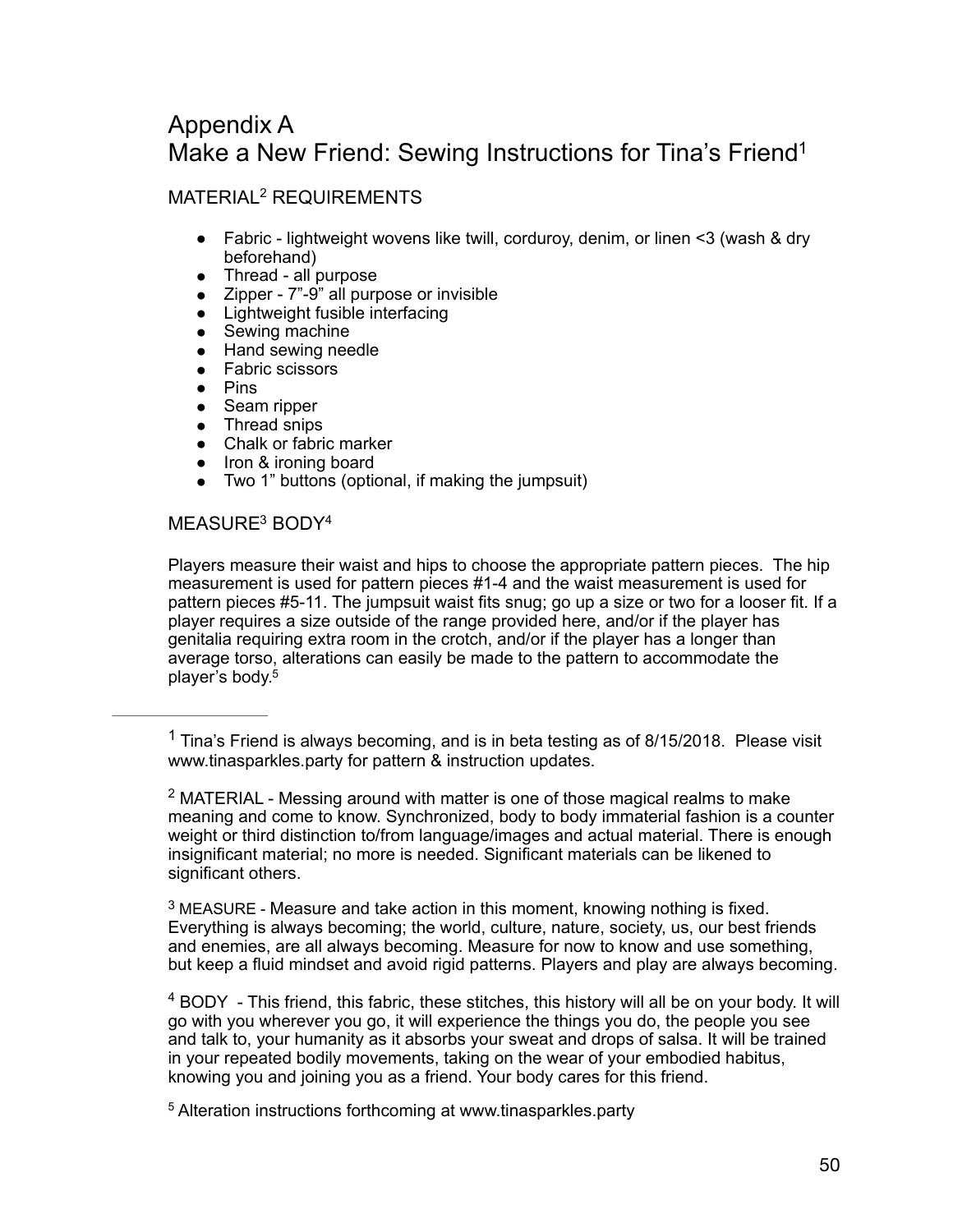|     | <b>XS</b>    | J              | M            | -            | ∧∟           |
|-----|--------------|----------------|--------------|--------------|--------------|
| Hip | $\le$ /= 33" | $  \lt$ /= 36" | $\le$ /= 39" | $\le$ /= 42" | $\le$ /= 45" |

| Waist | 24"-38" |  |  |
|-------|---------|--|--|
|       |         |  |  |

### <span id="page-1-3"></span><span id="page-1-2"></span>CUT[6](#page-1-0) PATTERN[7](#page-1-1)

#### PANTS

Players making the pant friend will use pattern pieces #1-6 and will need approximately 3 yards of fabric (more or less depending on the width of the fabric and the size of the body).

- #1 Pant Front Cut 2
- #2 Pant Back Cut 2
- #3 Pocket Facing Cut 2 on fold
- #4 Pocket Bag Cut 2 on fold
- #5 Front Pant Waistband Cut 2 on fold (fabric) AND Cut 1 on fold (interfacing)
- #6 Back Pant Waistband Cut 4 (fabric) AND Cut 2 (interfacing)

#### JUMPSUIT

Players making the jumpsuit friend will use pattern pieces #1-4 and #7-12 and will need approximately 4 yards of fabric (more or less depending on the width of the fabric and the size of the body).

- #1 Pant Front Cut 2
- #2 Pant Back Cut 2
- #3 Pocket Facing Cut 2 on fold
- #4 Pocket Bag Cut 2 on fold
- #7 Front Jumpsuit Waistband Cut 2 on fold (fabric) AND Cut 1 on fold (interfacing)
- #8 Back Jumpsuit Waistband Cut 4 (fabric) AND Cut 2 (interfacing)
- #9 Bodice Front Cut 2 on fold
- #10 Bodice Side Front Cut 4
- #11 Bodice Back Cut 4
- #12 Strap Cut 4

<span id="page-1-1"></span> $\overline{P}$  PATTERN - These are the rules of shape and construction. Eventually all rules change. This pattern can be changed, altered, fucked with in any way.

<span id="page-1-0"></span> $6$  CUT -When you cut, you can't go backwards; forward only. This is where a break happens and a friend emerges from the plane. Its components are born, ready to be joined with other parts that communicate a different or new whole. The cut is an opening, a slit for diffractive ways of seeing, an antagonistic beginning toward jouissance!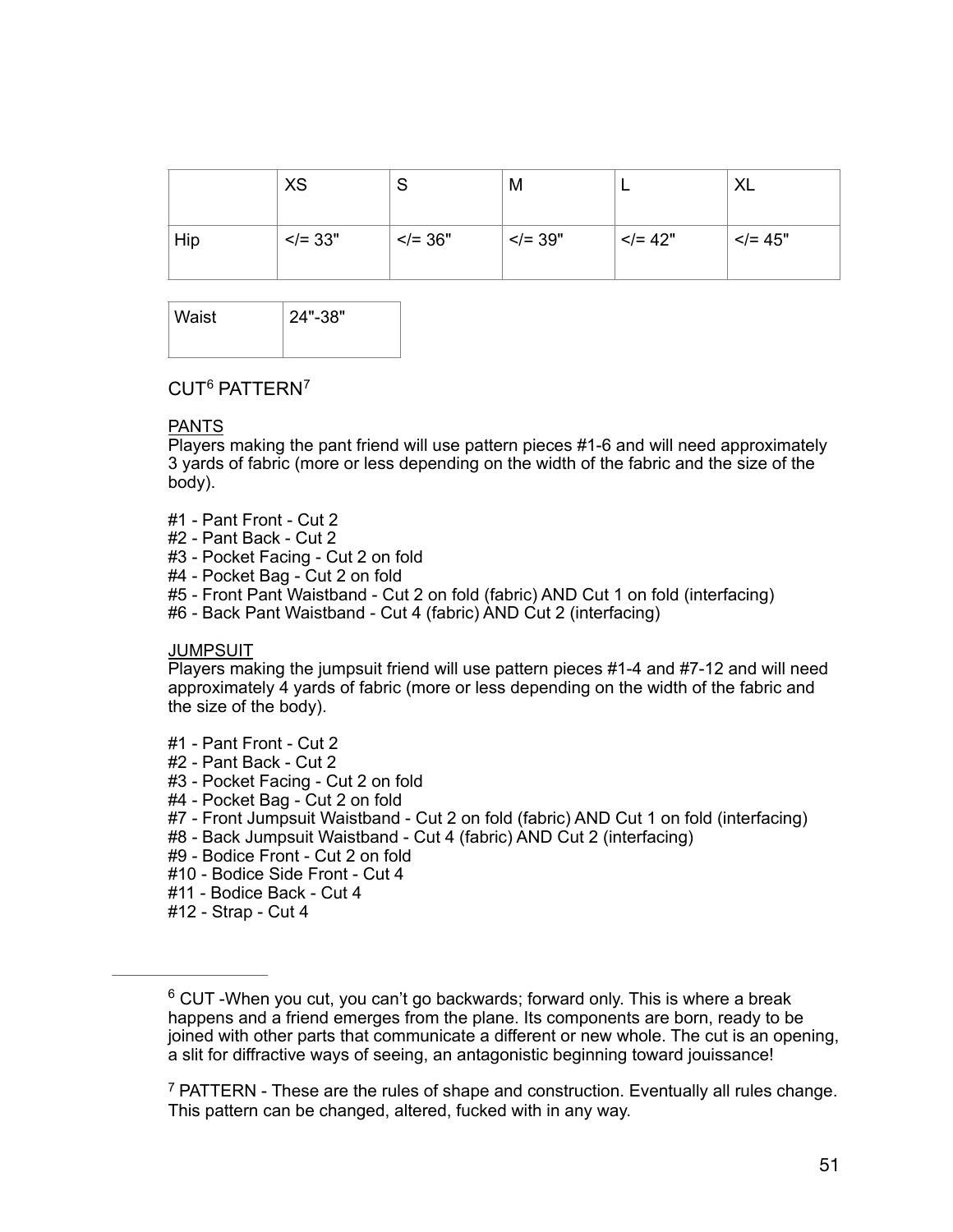### MARK<sup>[8](#page-2-0)</sup> & PREPARE FABRIC

- <span id="page-2-6"></span>1. Clip *tiny* slits along the fabric edges or mark the fabric with chalk to notate center on the waistband fronts, bodice fronts and pockets; side, shoulder and princess seam notches; and pleats on the front and back pants.
- 2. Apply fusible interfacing to the wrong side of one waistband front and one set of waistband backs. These pieces will now be referred to as the waistband linings.
- <span id="page-2-8"></span><span id="page-2-7"></span>3. Apply fusible interfacing to the wrong side of all bodice back sections, excluding the seam allowances.

CONSTRUC[T9](#page-2-1) [10](#page-2-2)

#### $SEAM<sup>11</sup> ALLOWANCE =  $4/8$$  $SEAM<sup>11</sup> ALLOWANCE =  $4/8$$  $SEAM<sup>11</sup> ALLOWANCE =  $4/8$$  $SEAM<sup>11</sup> ALLOWANCE =  $4/8$$  $SEAM<sup>11</sup> ALLOWANCE =  $4/8$$

#### JUMPSUIT

- <span id="page-2-10"></span><span id="page-2-9"></span>1. Stay-stitch<sup>12</sup> neck edges on bot[h](#page-2-4) Bodice Front pieces (#9), starting from the shoulder and moving toward center front.
- 2. Right sides together, pin and stitch one Bodice Front (#9) to two Bodice Side Fronts (#10) along the princess seams, matching the marks. Clip & notch along curviest areas of the seam and press open<sup>[13](#page-2-5)</sup> the seams.
- <span id="page-2-11"></span>3. Right sides together, pin and stitch the Bodice Back (#11) sections to the front sections at the side seams. Press open seams. Repeat steps 2 & 3 for the remaining bodice sections.

<span id="page-2-0"></span> $8$  MARK - To mark is to call out; to be marked is to be called out = feminine, female, trans, Black, not-white/western, fashion, expression, elaborate, disorder, danger, the body, visible. To be unmarked = masculine, male, white, western, cis, art, mind/psyche, uniformity/standard, restricted, order, safe, invisible.

<span id="page-2-1"></span> $9$  CONSTRUCT - Most of what we know and think and therefore do, are social constructions; we make this shit up, as individuals inside a society. Constructing this friend is caught up in constructing the future, with inspiration from the historical avant garde art movement as well as constructivist learning scenarios where the students are the makers.

<span id="page-2-2"></span><sup>[10](#page-2-8)</sup> Video instructions forthcoming on www.tinasparkles.party

<span id="page-2-3"></span><sup>[11](#page-2-9)</sup> SEAM - Two become one. When seaming, most often the fabrics are positioned "right sides together", with the outside of the fabrics kissing each other on the inside. The edges are lined up, pinned together and stitched parallel to and a certain distance from the edge. This distance is called seam allowance. The seam allowance for this pattern is 4/8".

<span id="page-2-4"></span> $12$  STAY-STITCH - A protective line of stitching that prevents stretching along delicate edges like necklines and waistlines. Stay-stitching is done through a single thickness of fabric and with a regular stitch length (10-12 stitches per inch). The seam allowance for stay-stitching this friend is <sup>3</sup>/<sub>8</sub><sup>"</sup>.

<span id="page-2-5"></span> $13$  PRESS OPEN - Often seams are pressed open with an iron after they are sewn. Place the seam on the ironing board with the seam flaps facing up, open them like wings and press them in the open position.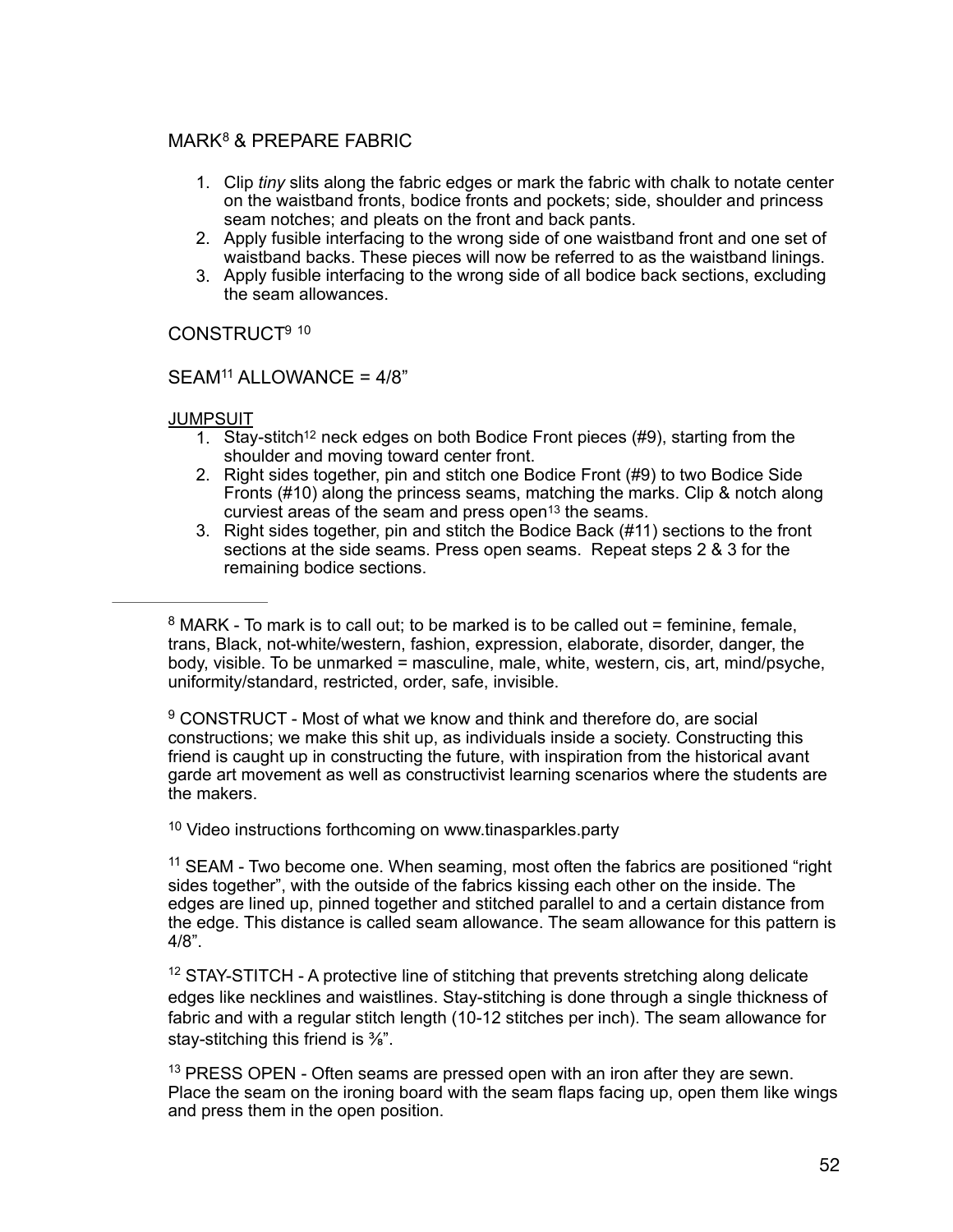- 4. Right sides together, pin and stitch the Straps (#12) to the bodices at the shoulders, matching the marks. Press open the seams.
- 5. At this point there will be two full bodices. One will be used for the lining. Right sides together pin and stitch the outer bodice to the lining bodice along all edges except the bottom waist edge and the short strap edges. Trim seams to  $\frac{1}{4}$ , clip along all curves and trim diagonals at the end of the straps. Flip the bodice right side out, press and understitch<sup> $14$ </sup>, if desired and where possible.
- <span id="page-3-2"></span>6. Right sides together, pin & stitch one Front Jumpsuit Waistband (#7) to two Back Jumpsuit Waistbands (#8) at the side seams; press open the seams. Repeat for the waistband lining pieces. Stay-stitch the top edge of both sets of waistbands at  $\frac{3}{8}$ ". Clean finish<sup>15</sup> the bottom raw edge of the waistband lining.
- <span id="page-3-3"></span>7. Sandwich the bodice between the two waistbands. The right side of the outer waistband will be rights sides together with the outer bodice. The right side of the waistband lining will be rights sides together with the bodice lining. Pin and stitch the bodice to the waistbands. Trim some bulk from the inner layers of the seam, press the seam flaps toward the waistband lining and understitch.
- 8. Follow steps #4-16 from the pants instructions below.
- 9. Try on the jumpsuit to find the right fit for the straps. Trim excess strap material and clean finish the raw edge of the strap. Pin & stitch the straps in place on the inside of the bodice back, accordingly. Make sure to reinforce your stitches. Alternative options: create buttonholes on the bodice back and sew buttons on the straps (add interfacing to the inside of the straps before sewing on the button) OR make buttonholes on the bodice back and create knots on the ends of the strap if there is enough excess material.

#### PANTS:

- 1. Right sides together, pin & stitch one Front Pant Waistband (#5) to two Back Pant Waistbands (#6) at the side seams; press open the seams. Repeat for the waistband lining pieces. Stay-stitch the top edge of both sets of waistbands at ⅜". Clean finish the bottom raw edge of the waistband lining.
- 2. Try on one set of waistbands and make adjustments to both sets as necessary for a good fit.
- 3. Right sides together, pin & stitch the waistband to the waistband lining along the top edge, matching side seams. Trim seam to  $\frac{1}{4}$ , press both seam flaps toward the waistband lining and understitch.

<span id="page-3-0"></span><sup>&</sup>lt;sup>[14](#page-3-2)</sup> UNDER-STITCH - A finishing stitch that is done on the interior of the garment (on the lining). This stitch does not show on the outside of the garment and helps to keep the garment edges looking nice. Separate the lining from the outer fabric and press the seam flaps toward the lining. From the outside, stitch only on the lining very close to the original seam  $(\frac{1}{8} - \frac{1}{4})$ , catching both seam flaps in the stitch.

<span id="page-3-1"></span> $15$  CLEAN FINISH - When working with woven fabric, the raw edges will fray and deteriorate over time unless they are clean finished. If available, a serger is ideal for clean finishing raw edges and should be used before sewing the friend. If a serger is not available, clean finishing is typically done as each seam is sewn and can be accomplished in a variety of ways. The easiest method is to trim the raw edges with pinking shears (scissors that cut in a zig zag shape). Another more long lasting method is to use a zig-zag stitch on the sewing machine. Adjust the zig zag setting to have a medium length & a medium width. After pressing the seam, stitch with a zig-zag about  $\frac{1}{4}$ " from the raw edge with the seam flaps together. Trim the raw excess as close to the zig-zag as possible. Not all edges need to be clean finished; those that do need finishing will be noted in the instructions.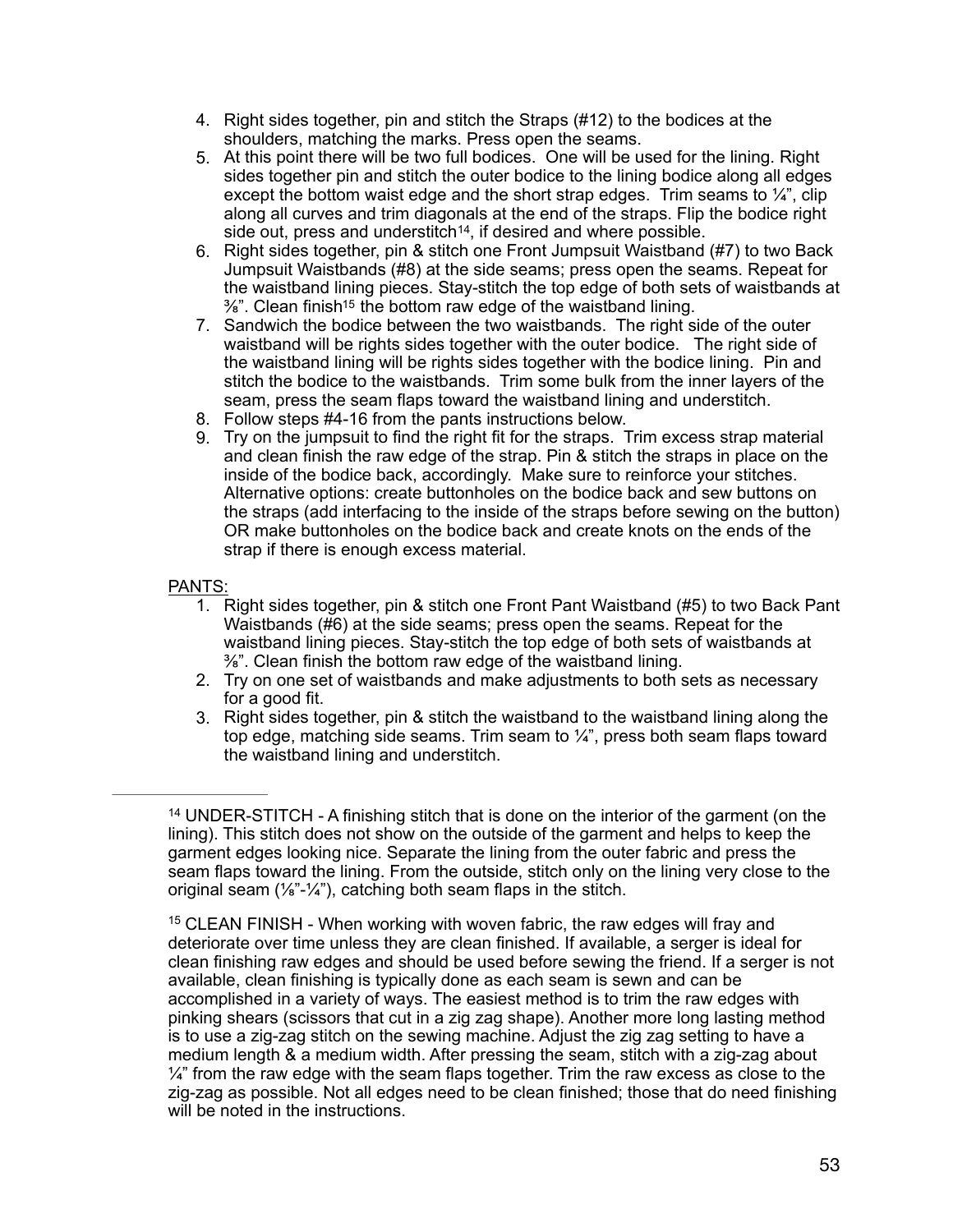- 4. Right sides together, pin & stitch one Pant Front (#1) to one Pant Back (#2) at the side seams. Press open and clean finish the raw edges of the seam. Repeat for the remaining pant pieces.
- 5. Right sides together, pin one Pocket Facing (#3) to one pant leg along the top edges, matching the center pocket notch with the side seam of the pants; stitch together leaving 4/8" free on both ends. Trim seam to  $\frac{1}{4}$ ", press both seam flaps toward the pocket facing and understitch. Repeat for the other pant leg.
- 6. Right sides together, pin & stitch one Pocket Bag (#4) to one Pocket Facing (#3) along the curved outer edges, keeping the pant free from this stitch. Clean finish the raw edges. Repeat for the other pocket sections.
- 7. Clip intersections of pockets and pants and pin to secure.
- <span id="page-4-2"></span>8. Fold, pre[s](#page-4-0)s, pin & stitch knife pleats<sup>[16](#page-4-0)</sup> on the Pant Fronts (fold moves away from center).
- 9.Fold, press, pin & stitch the tiny inverted box pleat<sup>[17](#page-4-1)</sup> on the Pant Backs.
- <span id="page-4-3"></span>10. Stay-stitch the entire top edge of each pant piece at ⅜".
- 11. Right sides together, pin & stitch one front pant to one back pant along the inseam. Press open and clean finish the raw edges of the seam. Repeat for the remaining pant sections.
- 12. With one pant leg right side out and one pant leg inside out, bring the two pant legs right sides together by inserting one inside the other. Pin and stitch the crotch seam from center front to just past the inseams. Press open and clean finish the raw edges.
- 13. Right sides together, starting at center front, pin the waistband (not the waistband lining) to the pants, working out toward a side seam. Once at a side seam, stop and make a mark at that point (on the Pocket Bag). Begin to pin the waistband to the pants starting at center back working toward that same side seam. Make another mark where the Pocket Bag meets the side seam. At this point there will be excess fabric at the side seam (on the Pocket Bag) which will be turned into an inverted box pleat. Repeat on the other side seam. Once the pleats are made at the side seams and the waistband is completely pinned to the pants, stitch the waistband to the pants and press the seam upward toward the waistband.

<span id="page-4-0"></span> $16$  KNIFE PLEAT - sharp folds in fabric with the fold going in one direction. This pattern utilizes knife pleats on the front of the pants (two on each side). Working from the outside, crisply fold the fabric along the pleat mark closest to center and bring the entire fold over to the next pleat mark, moving away from center; press & pin pleat in place. After all pleats have been folded, pinned and pressed, stitch them in place along the top raw edge.

<span id="page-4-1"></span> $17$  INVERTED BOX PLEAT - Box pleats are sharp folds in the fabric with the folds moving in two directions. This pattern utilizes inverted box pleats on the back pant as well as on the side seams of the pant (on the Pocket Bag). Fold fabric right sides together, bringing the pleat marks together. Stitch the pleat from the raw edge moving downward along the pleat marks (approximately 6/8"). Open out the fold, press and pin it in place. Stitch along the top raw edge to hold it all together.